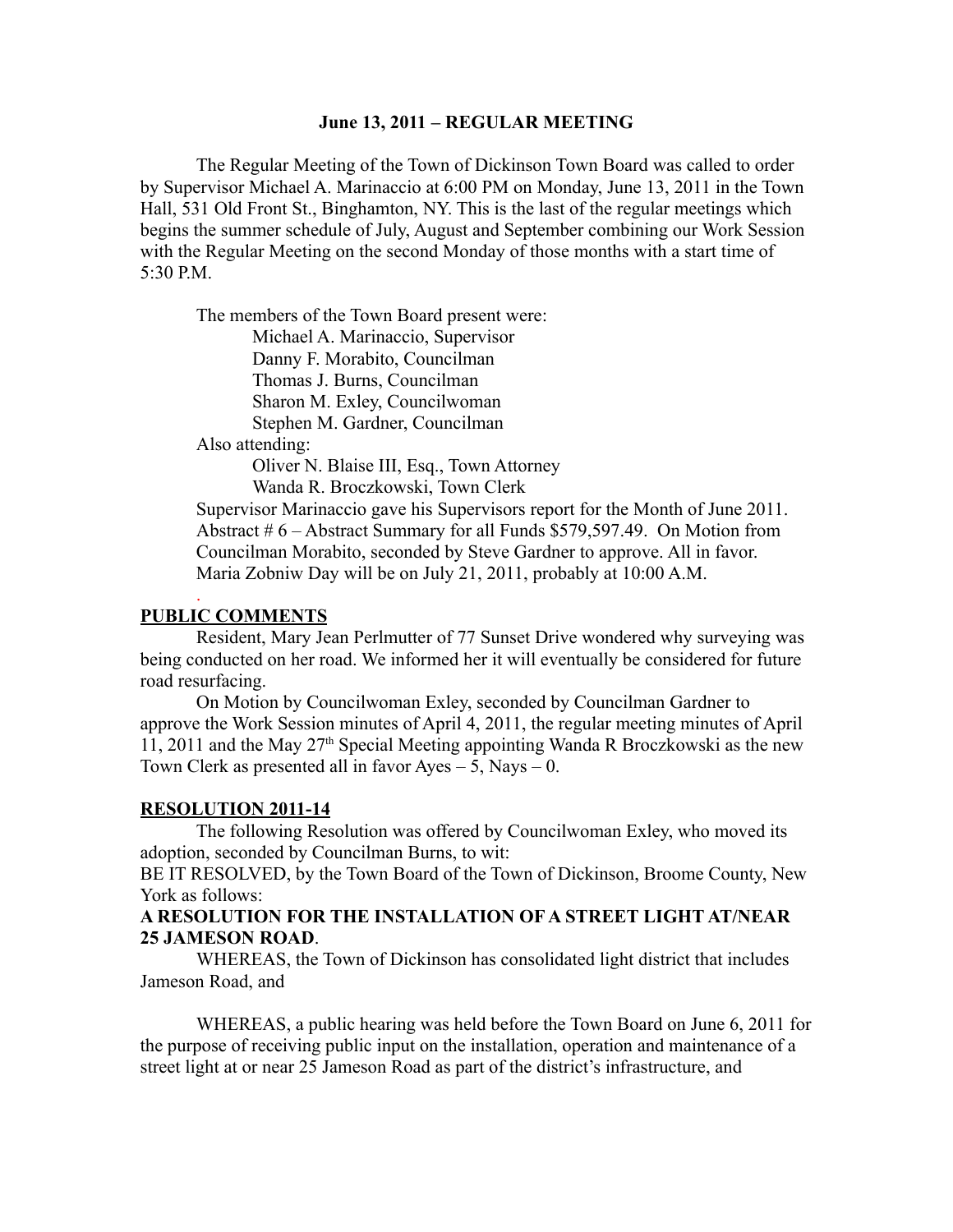WHEREAS, the Town Board has duly deliberated and determined that said street light shall benefit the district, and the cost of installation, operation and maintenance thereof shall be at a cost that is reasonable and customary, it is hereby

RESOLVED, by the Town Board of the Town of Dickinson that a street light be installed on pole no. 8, line no. L2786, at or near 25 Jameson Road, and that the Public Works Department, and any other Town officials, take whatever measures are necessary to effectuate the purpose of this resolution.

The question of the adoption of the foregoing Resolution was duly put to a vote on roll call which resulted as follows: All in favor. Vote Ayes  $-5$ , Nays  $-0$ .

Supervisor Marinaccio voting Aye Councilman Morabito voting Aye Councilman Burns voting Aye Councilwoman Exley voting Aye Councilman Gardner voting Aye Unanimously passed and noted as duly adopted.

On motion by Councilman Burns, seconded by Councilman Gardner to approve the Supervisor's Financial Statement, Abstract #6 for June 2011.

All in favor. Vote Ayes  $-5$ , Nays  $-0$ .

Supervisor Marinaccio voting Aye Councilman Morabito voting Aye Councilman Burns voting Aye Councilwoman Exley voting Aye Councilman Gardner voting Aye Unanimously passed and noted as duly adopted.

## **DISCUSSION**

## **EMAIL MANAGEMENT**

Highway Commissioner Kie reported on the following Retention Policy: New York State Archives – Managing Records – Electronic Records, developing a Policy for Managing Email within the Town. Wanda Broczkowski, Town Clerk would need to determine what system would be ideal. Attorney Blaise will bring back a sample in July for our consideration.

## **PROCEDURES FOR REQUESTED ROAD CLOSURES**

Attorney Blaise stated the Town of Union has one in place and will bring us a sample. There is a request to close the road near the Town of Dickinson Community Center at the Adams and Terrace Drive intersection for a community event. The question is 'who has the authority'? It was determined Commissioner Kie of the Highway Dept does, but he stated he would like board input. His thought was to have a notification policy which would include a time frame with flexibility. He would like to see an application process. After the discussion, it was determined to leave the board out of the decision process.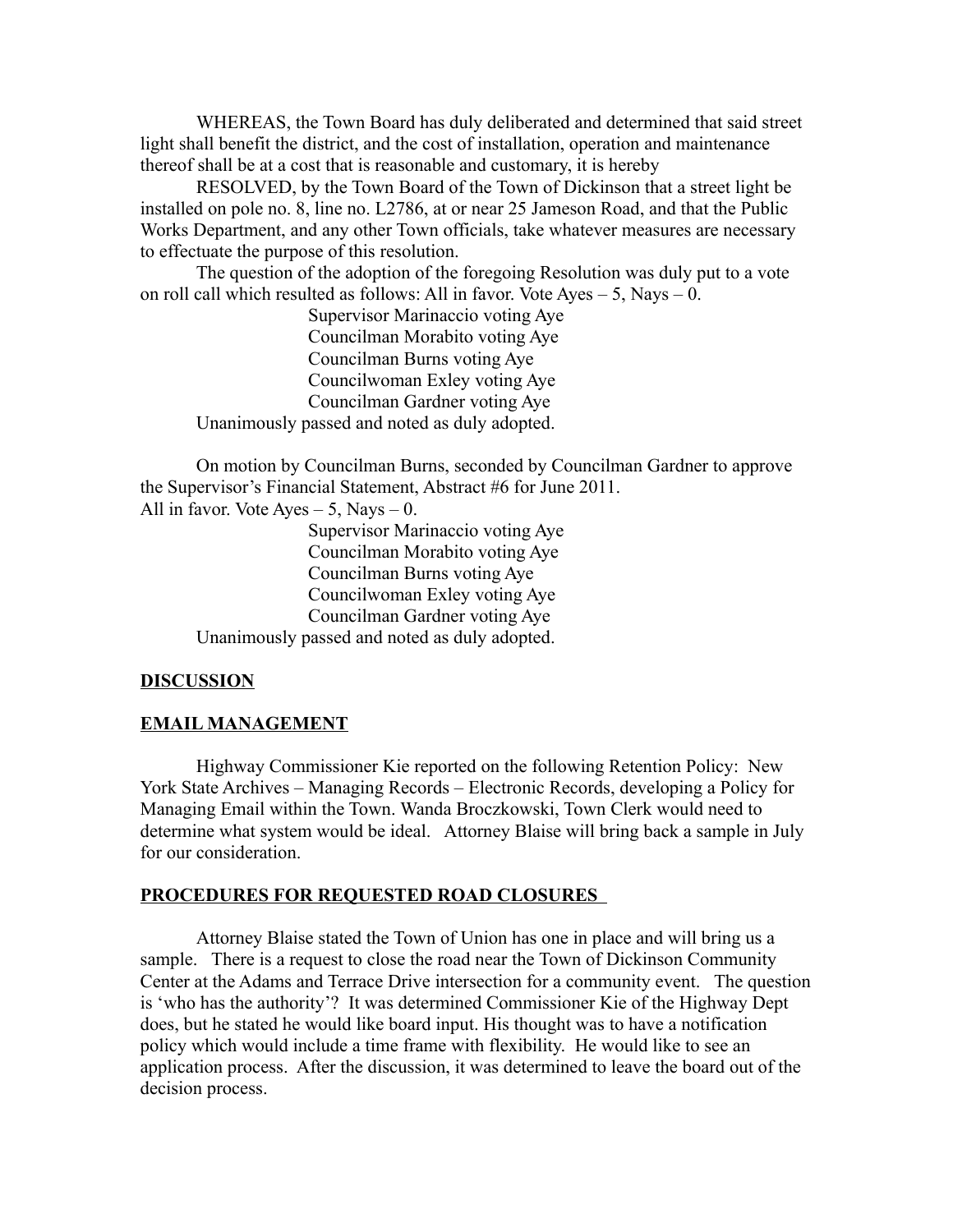In regards to an inflatable sign located at the **Super 8** motel on Old Front Street, Attorney Blaise recommends we revise our sign local laws. Attorney Blaise will meet with Code Enforcement Officer Rafferty and Supervisor Marinaccio.

A vote was taken on the proposal for MS Engineering Services, Town Engineer, Ron Lake, for the period from June 1, 2011 to May 31, 2012. Continue forever. Annual report is included and this is the period of the annual report. On motion by Councilman Gardner seconded by Councilman Morabito.

All in favor. Vote Ayes  $-5$ , Nays  $-0$ .

Supervisor Marinaccio voting Aye Councilman Morabito voting Aye Councilman Burns voting Aye Councilwoman Exley voting Aye Councilman Gardner voting Aye

Unanimously passed.

#### **PUBLIC WORKS**

.

Highway Commissioner Kie provided a letter of June  $7<sup>th</sup>$  with estimates to rent, repair or replace the **TYMCO** Road Sweeper. (Attached) It included the following options:

- Repair existing rusted housing; new parts \$11,000 (1 year)
- Replace Back End \$118,000;1999 Chassis and back end should be stainless steel (7 or 8 years)
- New Tymco sweeper \$167,965
- The board discussed this at length with the following comments:

Currently have 1,000 hours given you 35,000 miles (MOTOR), the town could piece out the current TYMCO and use it for leaves or other jobs. Councilman Burns wondered about the trade-in value.

Financing has been budgeted for the purchase of a new truck which is already in the budget. We could lump both pieces of equipment together under that bond with rate of 1.3% and not pay on this until 2012 for a 5 year period, renegotiating the rate every year. The budgeted money for the truck could then be used for other purchases.

We did reiterate it was a good thing we did not "share" the equipment with the Towns of Chenango or Fenton and in retrospect it would not have been a good idea. Mike was wondering about sharing this service. Our sweeper does a lot of extra duty for Broome Community College, Village of Port Dickinson, Town of Fenton and other municipalities like the Park.

Councilman Burns raised the question about reviewing and considering the reliability of any other brand. It was noted the Town of Fenton has an **Elgin**. What reports are available on their sweeper? Supervisor Marinaccio wants to make sure we exercise all our options. Councilman Morabito recommended we charge the other municipalities like BCC, Port Dickinson et al.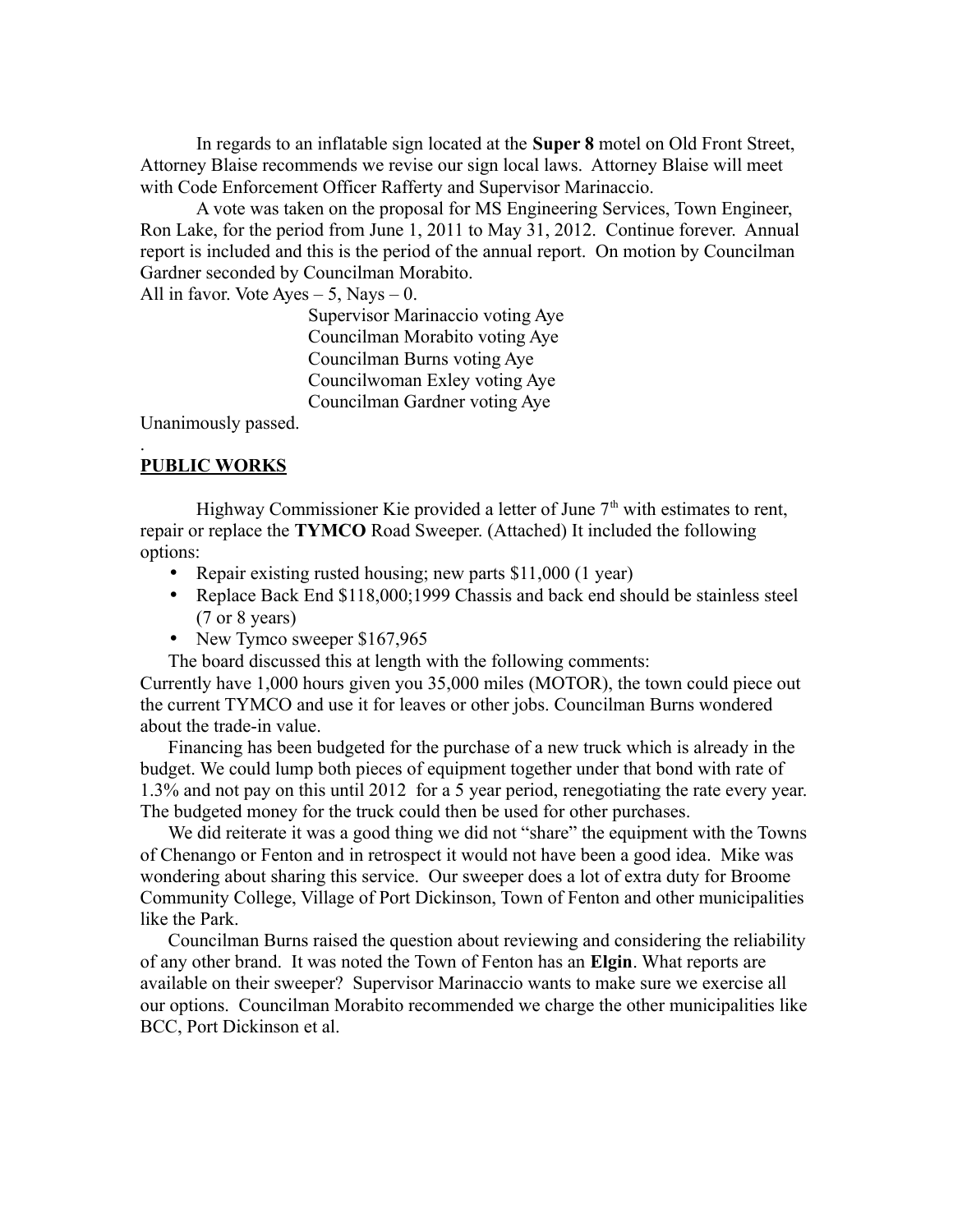Attorney Blaise would like to review this with Commissioner Kie and suggested we could ask if any towns want to share the cost of a new one. In the meantime considering who would maintain it as well as who would be responsible for the sharing logistics. We could possibly talk to the Town of Chenango.

Councilman Burns believes since the chassis and motor are in good shape then it would be worth spending the \$11,000 for a new stainless steel box, hopefully the stainless steel box to last 15 to 20 years. In the end of the discussion and debate, we finally decided we would repair it for \$11,000. Councilman Morabito stated we should come up with a rate and to charge everyone who uses the sweeper from now on.

Commissioner Kie noted we had a Carbon Monoxide detector installed last week in the Town Hall.

Commissioner Kie reported the Deyo Hill project to be started soon and should be completed by next month (July)

Supervisor Marinaccio set-up a meeting with Johnson City Mayor Hannon and Director of Public Services, Bob Bennett.

Danny Miller reported the John Street drainage pipes are being replaced.

Emergency Preparedness Response training sponsored by Brett Chellis, Emergency Services Director, will take place on Tuesday, June  $14<sup>th</sup> 2011$  at Johnson City High School. Town attendees will be Supervisor Marinaccio, Highway Commissioner Kie, Town Engineer Ronald Lake and Town Clerk Wanda Broczkowski

Resident Ed Krukowski's attorney is revisiting the easement on 218 John Street to improve the drainage. Ed thought the town would move the ditch 20 feet. The Town of Chenango water is flowing into our town. It was decided it would be a good idea for the Town to speak with Johnson City and the Town of Chenango about setting up a meeting. Can we stop a housing development, regarding future drainage? With a small parcel, probably not although if it is three or four parcels, we probably could.

#### **WATER DEPARTMENT**

Danny Miller reported the following actions:

Sewer pump was installed at Lower Stella Ireland Road.

Airport Road leaches improvements - Improvements have been made to our leach system. Our system has maxed out and cannot take anymore leach. This system flows down Airport road to Town of Union next down to the American Legion, and filter finally to Lower Stella Ireland Road. Councilman Burns suggested there be a dedicated system to Johnson City.

Sewers – Supervisor Marinaccio requested our Town Engineer Ron Lake to provide a list as of 2003 and include their locations. This information will prove helpful for another report.

On motion by Councilman Morabito, seconded by Councilman Burns to approve the Supervisor's Financial Statement for March 2011.

All in favor. Vote Ayes  $-5$ , Nays  $-0$ .